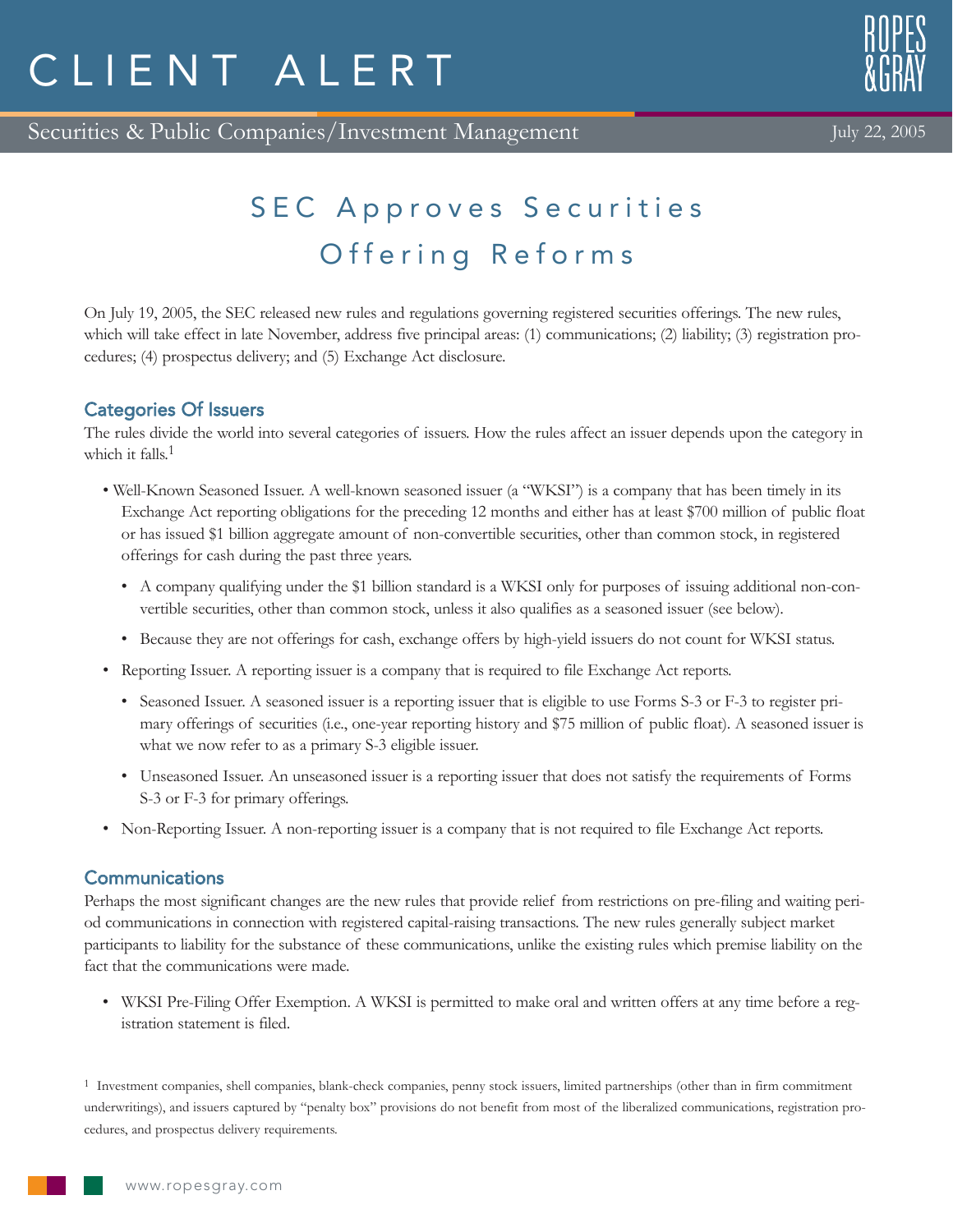- Any such written offer will be considered a free writing prospectus and must comply with the conditions for use of a free writing prospectus described below. The 30 day safe-harbor described below provides relief for all communications other than those that specifically refer to an offering.
- Pre-Filing Communications. Communications by any issuer more than 30 days before filing a registration statement will not violate the gun jumping rules if the communications do not reference a securities offering and the issuer takes reasonable steps to prevent further distribution or publication during the 30-day period.
- Safe-Harbor for Reporting Issuers. A reporting issuer is permitted to publish, at any time, regularly released factual business information and forward looking statements.
	- "Factual business information" is defined as (i) factual information about the issuer, its business or financial developments, or other aspects of its business; (ii) advertisements of, or other information about, the issuer's products or services; and (iii) dividend notices.
	- "Forward looking information" is as (i) projections of the issuer's revenues, income (loss), earnings (loss) per share, capital expenditures, dividends, capital structure or other financial items; (ii) statements about management's plans and objectives for future operations, including those related to the issuer's products or services; (iii) statements about the issuer's future economic performance, including statements of the type contemplated by MD&A; and (iv) assumptions underlying or relating to any of the foregoing.
	- This rule essentially codifies existing practice and, importantly, is a safe-harbor, rather than an exclusive exemption.
- Safe-Harbor for Non-Reporting Issuers. A non-reporting issuer is permitted to publish, at any time, factual business information that is regularly released and intended for use by persons other than in their capacity as investors or potential investors.
- "Free Writing Prospectuses." The rules establish a new category of written communications called "free writing prospectuses," which are written offers that do not include all the information required in a statutory prospectus.
	- A WKSI may use a free writing prospectus at any time, including prior to filing a registration statement.
	- A seasoned issuer may use a free writing prospectus after filing a registration statement that contains a statutory prospectus.
	- An unseasoned or non-reporting issuer may use a free writing prospectus after filing a registration statement that contains a statutory prospectus but, generally, must deliver that prospectus to the recipient of a free writing prospectus prior to or concurrently with delivery of the free writing prospectus.
	- Most free writing prospectuses must include a legend directing investors to the registration statement and must be filed with the SEC.
- Recorded Road Shows. The new rules provide that recorded road show presentations are free writing prospectuses.
	- Recorded road show presentations used in an initial public offering of common stock or convertible equity securities must be filed unless the issuer makes a version available electronically to an unrestricted audience.
	- Recorded road shows used in other types of registered capital raising transactions generally do not need to be filed.
- Expansion of Rule 134 Notices. Rule 134, which provides for limited public notices about an offering after a registration statement is filed, has been amended to permit (i) increased information about an issuer and its business,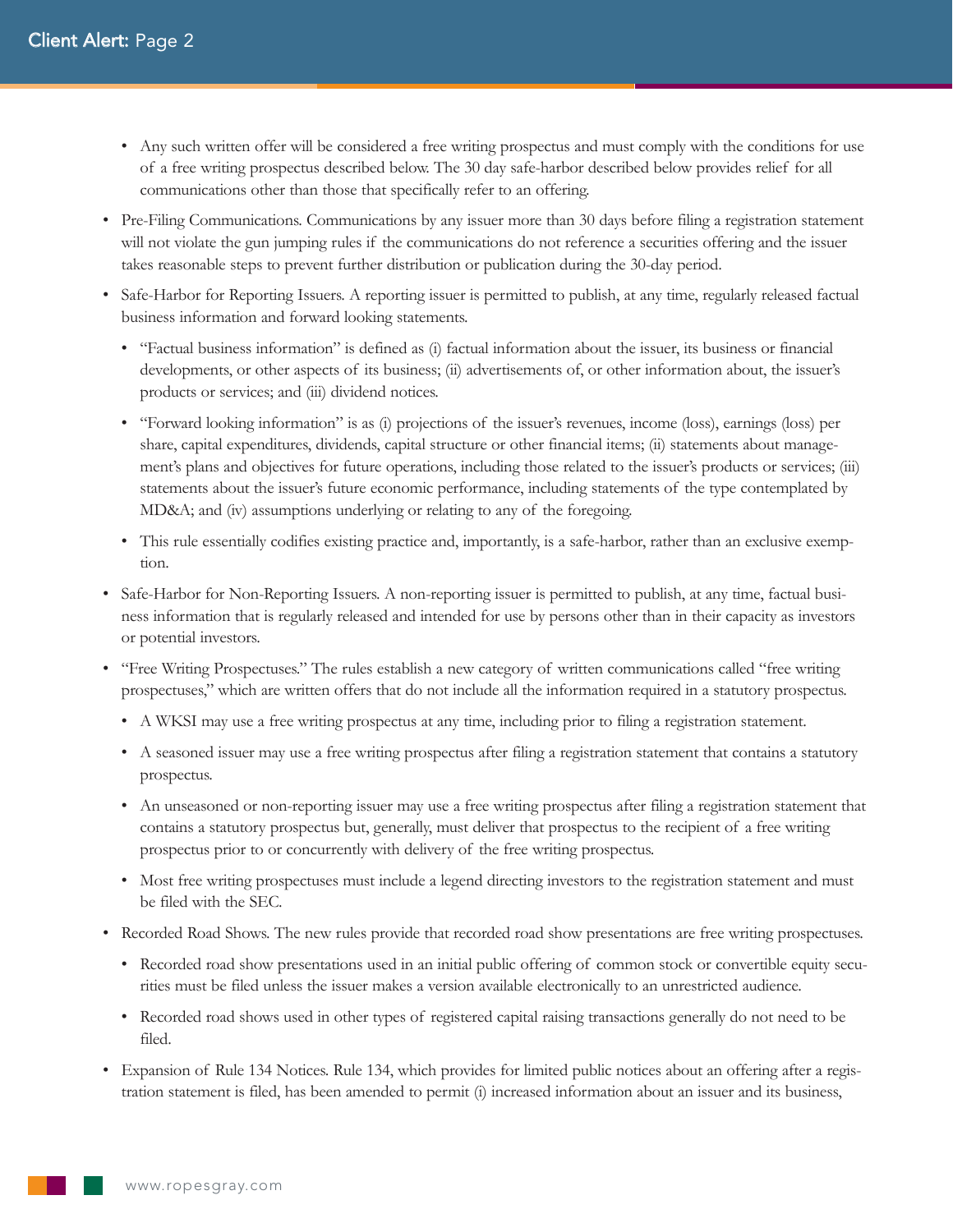including where to contact the issuer; (ii) more information about the terms of the securities being offered; (iii) more factual information about the offering, including underwriter information, the mechanics of and procedures for transactions in connection with the offering process, the anticipated schedule of the offering, and a description of marketing events; (iv) more factual information about procedures for account opening and submitting indications of interest and conditional offers to buy; (v) more information about directed share programs, and (vi) the inclusion of the security rating that is expected to be assigned.

#### **Liability**

The expanded communication methods come with some cost. The new rules clarify and, in some cases, expand Securities Act liability for written communications.

- Free Writing Prospectus. A free writing prospectus will be subject to prospectus liability under the Securities Act, but, because a free writing prospectus will not be deemed part of an issuer's registration statement, it will not be subject to the more stringent liability provisions relating to registration statements.
- Liability Determined at Time of Sale. New Rule 159 codifies the SEC's position that, for purposes of prospectus disclosure liability under Sections  $12(a)(2)$  and  $17(a)(2)$  of the Securities Act, liability is based on the information that has been conveyed to an investor at or prior the time of sale.
	- Information conveyed after the time of sale (e.g., an update made in a final prospectus, prospectus supplement, or Exchange Act filing,) is not taken into account in evaluating the adequacy of information available to the investor at the time the investment decision was made.
- Rule 159 does not affect Section 11 liability. Final prospectuses, prospectus supplements, and Exchange Act reports may be deemed part of the registration statement even though they are not made available to purchasers before the contract of sale.
- Liability on Shelf Takedowns. The new rules codify the SEC's position that a prospectus supplement for a shelf takedown is deemed part of the registration statement and, consequently, subject to Section 11 liability.
	- The undertakings required for use of Rule 430B provide that the issuer agrees that the date a prospectus supplement is first used or, if earlier, the time of the first contract of sale represents a new registration statement effective date for purposes of determining issuer and underwriter liability under Section 11.
	- The reference date for determining Section 11 liability of directors, officers, and experts the most recent effective date or the filing date of the Form 10-K - does not change.

#### Registration Procedures

The SEC has moved to modernize and streamline the shelf registration process for most types of reporting issuers by enacting the following reforms:

- Rule 415 Amendments. The SEC has made several revisions to the shelf offering process under Rule 415.
	- For offerings other than business combination transactions and continuous offerings not registered on Form S-3 or F-3, the SEC has eliminated the restriction that an issuer register no more than the amount it in good faith believes it will sell during the next two years. That restriction, however, has been replaced with a three-year expiration date.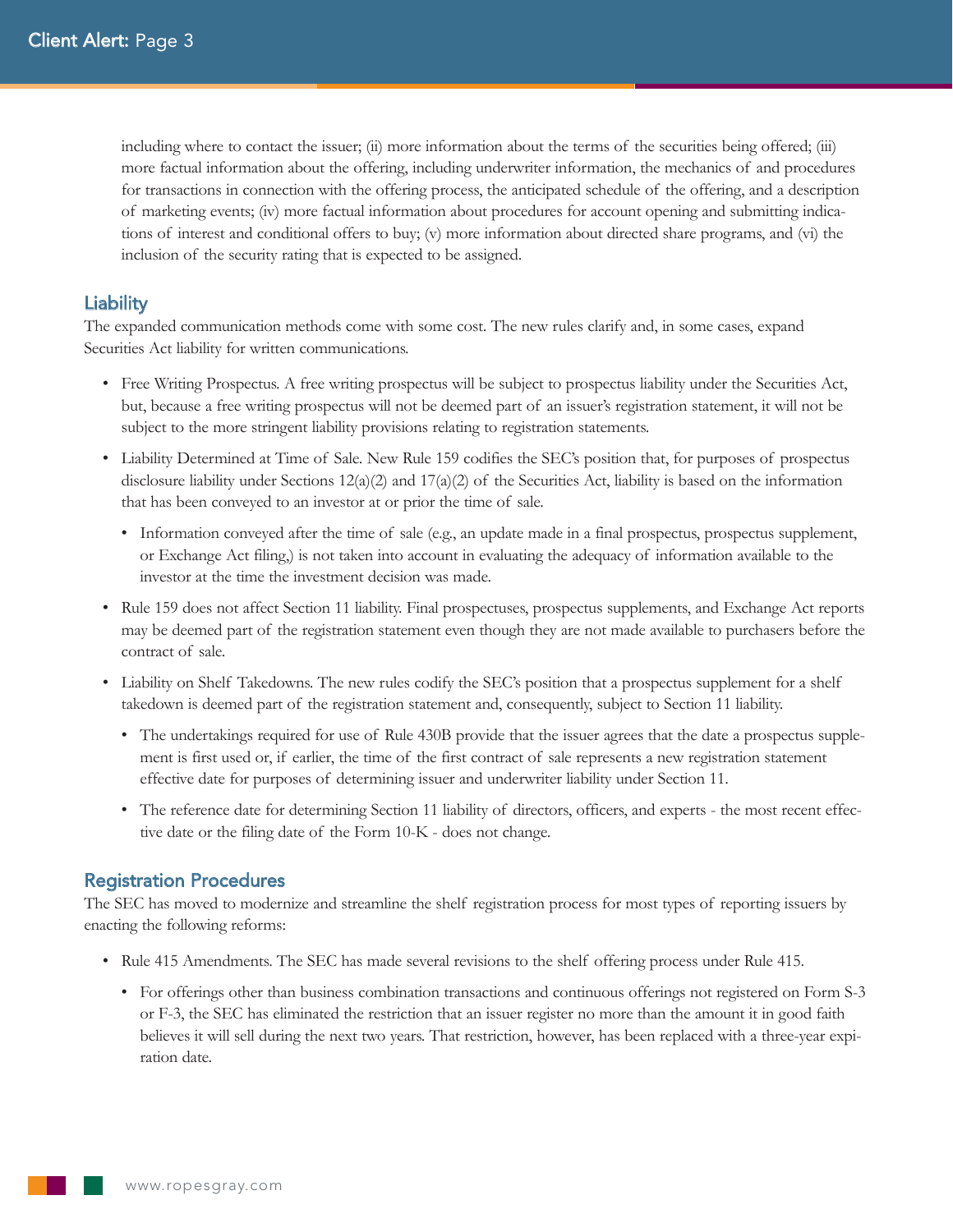- The SEC is permitting an issuer to conduct a primary offering on Form S-3 or F-3 immediately after effectiveness of a shelf registration statement that omits information permitted by Rule 430B, eliminating uncertainty about so-called "convenience" shelf registrations.
- The SEC is eliminating restrictions on at-the-market offerings for seasoned issuers.
- The SEC is expanding the classes of majority-owned subsidiaries of seasoned issuers eligible to register offerings of non-convertible securities or guarantees on Forms S-3 and F-3 to include direct and indirect "sister" subsidiaries.
- Automatic Shelf Registration for WKSIs. WKSIs will be permitted to register unspecified amounts of different securities for either primary or secondary offerings on Forms S-3 or F-3 that become effective upon filing. A WKSI may pay filing fees at the time of each takedown.
	- These rules will allow the base prospectus to omit the names of any selling security holders and the description of the plan of distribution.
		- As a result, only a barebones base prospectus will need to be included in these types of registration statements.
	- A WKSI also will be permitted to add by means of a post-effective amendment new classes of securities or securities of an eligible subsidiary to an automatic shelf registration statement at any time prior to the sale of those securities.
- Identification of Selling Security Holders Following Effectiveness. The new rules permit seasoned issuers to use prospectus supplements, rather than post-effective amendments, to identify selling security holders whose securities were outstanding before the initial filing of the resale registration statement but who were not named in the initial filing.
	- This welcome change will eliminate the requirement that the SEC staff has imposed in resale registrations for Rule 144A convertible note offerings, for example, to name subsequent selling security holders only by means of post-effective amendments.
- Expanded Use of Incorporation By Reference. The new rules amend Forms S-3 and F-3 to expand the information that may be incorporated by reference from Exchange Act reports or contained in a prospectus supplement.
	- The undertakings applicable to these forms, for example, generally will no longer require that a material change in the description of the plan of distribution contained in a base prospectus be reflected in a post-effective amendment.
	- An unseasoned issuer that has filed at least one annual report and is current in its reporting obligations will now be permitted to incorporate Exchange Act reports by reference into a Form S-1 or Form F-1.
		- Although marketing considerations will drive the level of detail an issuer and its underwriters choose to provide, this change substantially decreases the required disclosure in these registration statements.
		- As a result, Form S-2 has been eliminated.

#### Prospectus Delivery

Under the current rules, a final prospectus has to accompany or precede both a written confirmation of sale and the delivery of the security. The new rules modify this regime through an "access equals delivery" policy for final prospectus